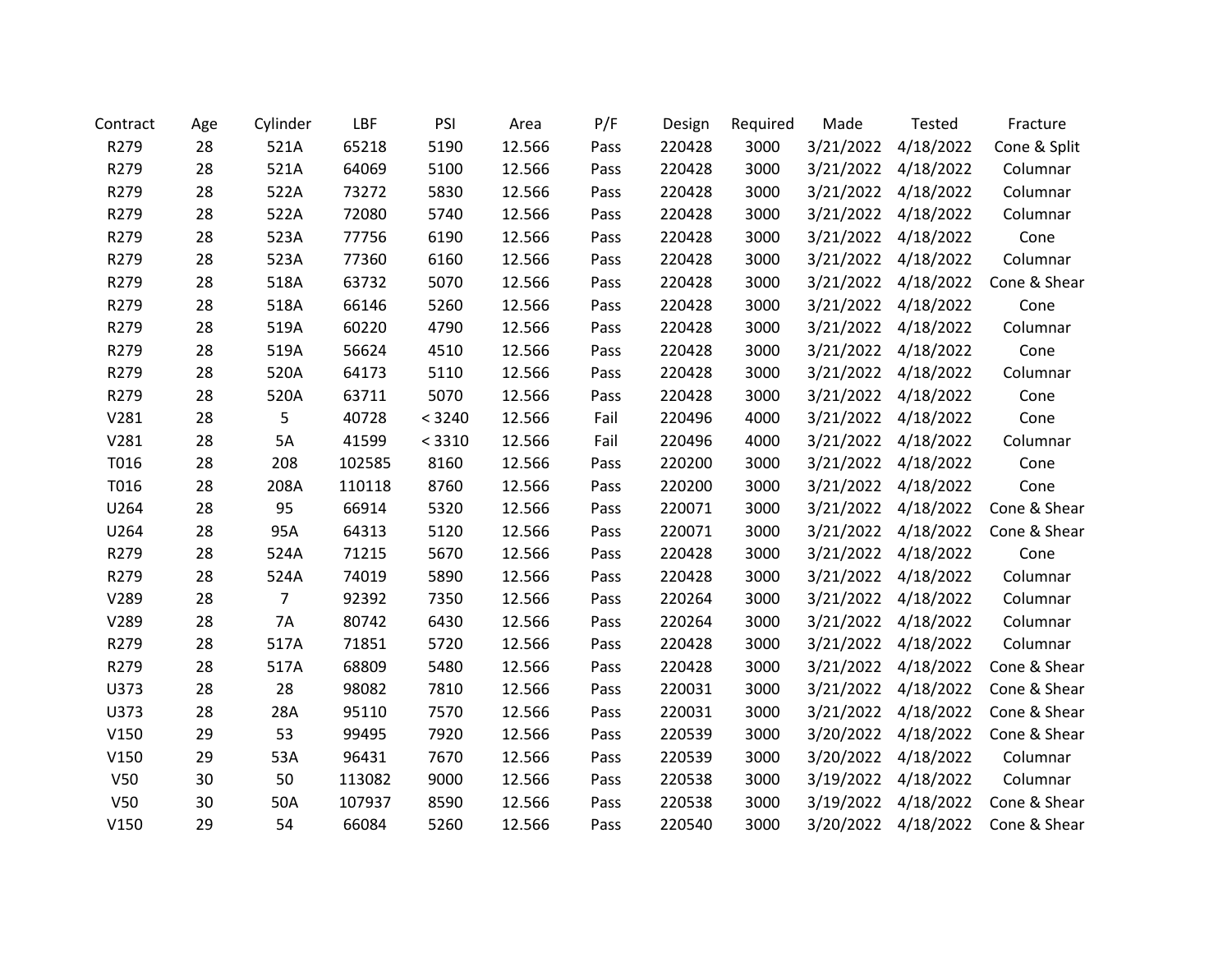| V150 | 29 | 54A            | 62793  | 5000  | 12.566 | Pass | 220540 | 3000  | 3/20/2022 | 4/18/2022           | Cone         |
|------|----|----------------|--------|-------|--------|------|--------|-------|-----------|---------------------|--------------|
| U922 | 28 | 29ARK          | 168556 | 13410 | 12.566 | Pass | 220162 | 10000 | 3/21/2022 | 4/18/2022           | Cone         |
| U922 | 28 | 29ARK          | 187233 | 14900 | 12.566 | Pass | 220162 | 10000 |           | 3/21/2022 4/18/2022 | Cone         |
| V268 | 28 | 8              | 58548  | 4660  | 12.566 | Pass | 220081 | 3000  | 3/21/2022 | 4/18/2022           | Columnar     |
| V268 | 28 | 8A             | 60055  | 4780  | 12.566 | Pass | 220081 | 3000  | 3/21/2022 | 4/18/2022           | Cone & Shear |
| V150 | 29 | 51             | 132560 | 10550 | 12.566 | Pass | 220537 | 3000  | 3/20/2022 | 4/18/2022           | Cone         |
| V150 | 29 | 51A            | 139928 | 11140 | 12.566 | Pass | 220537 | 3000  | 3/20/2022 | 4/18/2022           | Columnar     |
| T925 | 28 | 53             | 55614  | 4430  | 12.566 | Pass | 220106 | 3000  | 3/21/2022 | 4/18/2022           | Cone & Shear |
| T925 | 28 | 53A            | 57668  | 4590  | 12.566 | Pass | 220106 | 3000  | 3/21/2022 | 4/18/2022           | Cone & Shear |
| V150 | 29 | 52             | 124965 | 9940  | 12.566 | Pass | 220538 | 3000  | 3/20/2022 | 4/18/2022           | Cone & Shear |
| V150 | 29 | 52A            | 122041 | 9710  | 12.566 | Pass | 220538 | 3000  | 3/20/2022 | 4/18/2022           | Cone         |
| T014 | 28 | 208A           | 85182  | 6780  | 12.566 | Pass | 220371 | 4000  | 3/21/2022 | 4/18/2022           | Cone & Split |
| T014 | 28 | 208A           | 80874  | 6440  | 12.566 | Pass | 220371 | 4000  | 3/21/2022 | 4/18/2022           | Cone & Shear |
| V079 | 30 | 2B             | 97317  | 7740  | 12.566 | Pass | 220331 | 3000  | 3/19/2022 | 4/18/2022           | Cone         |
| V079 | 30 | 2C             | 110753 | 8810  | 12.566 | Pass | 220331 | 3000  | 3/19/2022 | 4/18/2022           | Cone & Shear |
| V283 | 28 | $\mathbf{1}$   | 55164  | 4390  | 12.566 | Pass | 220470 | 3500  | 3/21/2022 | 4/18/2022           | Cone & Shear |
| V283 | 28 | 1A             | 55160  | 4390  | 12.566 | Pass | 220470 | 3500  | 3/21/2022 | 4/18/2022           | Cone & Shear |
| U264 | 28 | 96A            | 70149  | 5580  | 12.566 | Pass | 220533 | 3000  | 3/21/2022 | 4/18/2022           | Columnar     |
| U264 | 28 | 96A            | 69237  | 5510  | 12.566 | Pass | 220533 | 3000  | 3/21/2022 | 4/18/2022           | Cone & Shear |
| R259 | 28 | 98A            | 48938  | 3890  | 12.566 | Pass | 220166 | 3000  |           | 3/21/2022 4/18/2022 | Cone & Shear |
| R259 | 28 | 98A            | 50783  | 4040  | 12.566 | Pass | 220166 | 3000  | 3/21/2022 | 4/18/2022           | Cone & Shear |
| V079 | 30 | $\overline{2}$ | 102958 | 8190  | 12.566 | Pass | 220331 | 3000  | 3/19/2022 | 4/18/2022           | Cone         |
| V079 | 30 | 2A             | 102951 | 8190  | 12.566 | Pass | 220331 | 3000  |           | 3/19/2022 4/18/2022 | Cone         |
| U006 | 28 | 6A             | 48841  | 3890  | 12.566 | Pass | 220115 | 3000  | 3/21/2022 | 4/18/2022           | Cone & Split |
| U006 | 28 | 6A             | 53499  | 4260  | 12.566 | Pass | 220115 | 3000  | 3/21/2022 | 4/18/2022           | Cone & Split |
| U224 | 28 | 169A           | 84909  | 6760  | 12.566 | Pass | 220321 | 3000  |           | 3/21/2022 4/18/2022 | Cone & Split |
| U224 | 28 | 169A           | 84855  | 6750  | 12.566 | Pass | 220321 | 3000  | 3/21/2022 | 4/18/2022           | Cone & Split |
| V145 | 28 | <b>9A</b>      | 71377  | 5680  | 12.566 | Pass | 220117 | 3000  | 3/21/2022 | 4/18/2022           | Columnar     |
| V145 | 28 | 9A             | 69492  | 5530  | 12.566 | Pass | 220117 | 3000  | 3/21/2022 | 4/18/2022           | Cone         |
| U367 | 28 | 35A            | 54946  | 4370  | 12.566 | Pass | 220168 | 3000  | 3/21/2022 | 4/18/2022           | Cone & Shear |
| U367 | 28 | 35A            | 57521  | 4580  | 12.566 | Pass | 220168 | 3000  | 3/21/2022 | 4/18/2022           | Cone & Shear |
| T023 | 28 | 235A           | 77568  | 6170  | 12.566 | Pass | 220206 | 3000  | 3/21/2022 | 4/18/2022           | Columnar     |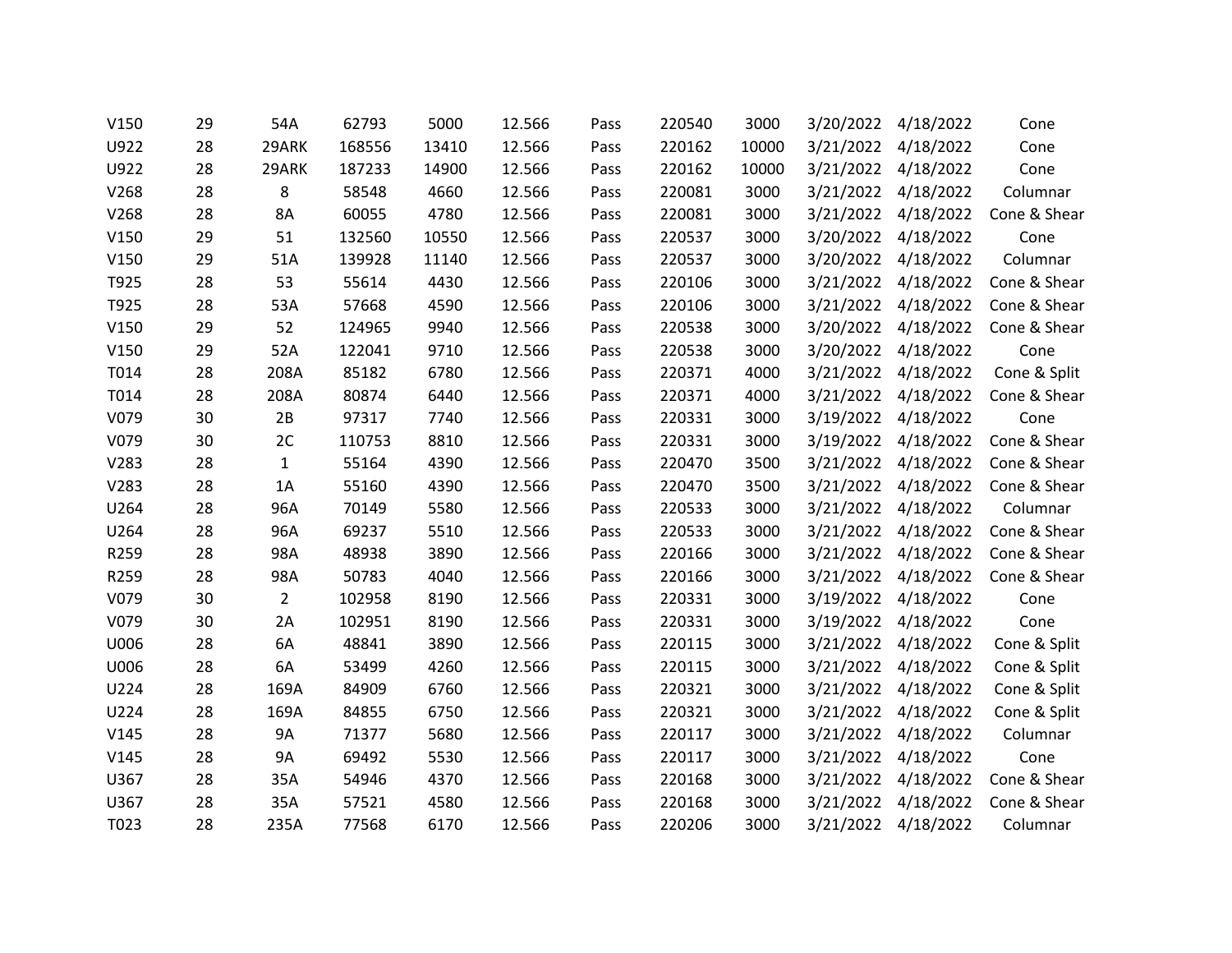| T023   | 28 | 235A             | 74937  | 5960  | 12.566 | Pass | 220206         | 3000 | 3/21/2022 | 4/18/2022           | Columnar     |
|--------|----|------------------|--------|-------|--------|------|----------------|------|-----------|---------------------|--------------|
| V263   | 30 | D <sub>1</sub> A | 96944  | 7710  | 12.566 | Pass | 220556         | 3500 | 3/19/2022 | 4/18/2022           | Cone & Shear |
| V263   | 30 | D <sub>1</sub> A | 96397  | 7670  | 12.566 | Pass | 220556         | 3500 |           | 3/19/2022 4/18/2022 | Cone & Shear |
| U377   | 30 | 9A               | 102401 | 8150  | 12.566 | Pass | 220469         | 3000 | 3/19/2022 | 4/18/2022           | Cone         |
| U377   | 30 | 9A               | 102220 | 8130  | 12.566 | Pass | 220469         | 3000 | 3/19/2022 | 4/18/2022           | Cone         |
| T016   | 30 | 207A             | 93267  | 7420  | 12.566 | Pass | 220200         | 3000 |           | 3/19/2022 4/18/2022 | Cone         |
| T016   | 30 | 207A             | 91441  | 7280  | 12.566 | Pass | 220200         | 3000 | 3/19/2022 | 4/18/2022           | Cone         |
| U377   | 30 | 10A              | 80913  | 6440  | 12.566 | Pass | 220469         | 3000 | 3/19/2022 | 4/18/2022           | Cone & Shear |
| U377   | 30 | 10A              | 81483  | 6480  | 12.566 | Pass | 220469         | 3000 |           | 3/19/2022 4/18/2022 | Cone & Shear |
| U315   | 28 | V112             | 60309  | 4800  | 12.566 | Pass | 220525         | 3000 | 3/21/2022 | 4/18/2022           | Columnar     |
| U315   | 28 | <b>V112A</b>     | 59818  | 4760  | 12.566 | Pass | 220525         | 3000 | 3/21/2022 | 4/18/2022           | Columnar     |
| U315   | 28 | JB113            | 46748  | 3720  | 12.566 | Pass | 220525         | 3000 |           | 3/21/2022 4/18/2022 | Cone & Shear |
| U315   | 28 | <b>JB113A</b>    | 49407  | 3930  | 12.566 | Pass | 220525         | 3000 | 3/21/2022 | 4/18/2022           | Cone         |
| U011   | 28 | 14               | 80586  | 6350  | 12.692 | Pass | 22031          | 4000 |           | 3/21/2022 4/18/2022 | Cone & Shear |
| U011   | 28 | 14A              | 82476  | 6560  | 12.566 | Pass | 22031          | 4000 | 3/21/2022 | 4/18/2022           | Columnar     |
| 118870 | 28 | 73A              | 59995  | 4770  | 12.566 | Pass | 210777         | 3000 | 3/21/2022 | 4/18/2022           | Cone         |
| 118870 | 28 | 73A              | 55420  | 4410  | 12.566 | Pass | 210777         | 3000 | 3/21/2022 | 4/18/2022           | Cone & Shear |
| V194   | 28 | 36A              | 76528  | 6030  | 12.692 | Pass | <b>BAG MIX</b> | 3000 |           | 3/21/2022 4/18/2022 | Columnar     |
| V194   | 28 | 36A              | 74295  | 5910  | 12.566 | Pass | <b>BAG MIX</b> | 3000 | 3/21/2022 | 4/18/2022           | Columnar     |
| S289   | 31 | 130A             | 88617  | 7120  | 12.441 | Pass | 220185         | 3000 |           | 3/18/2022 4/18/2022 | Columnar     |
| S289   | 31 | 130A             | 84554  | 6800  | 12.441 | Pass | 220185         | 3000 |           | 3/18/2022 4/18/2022 | Cone         |
| U345   | 31 | 34A              | 77291  | 6120  | 12.629 | Pass | 220481         | 3500 | 3/18/2022 | 4/18/2022           | Columnar     |
| U345   | 31 | 34A              | 75816  | 6030  | 12.566 | Pass | 220481         | 3500 |           | 3/18/2022 4/18/2022 | Cone & Shear |
| U006   | 31 | 5A               | 48240  | 3800  | 12.692 | Pass | 220115         | 3000 | 3/18/2022 | 4/18/2022           | Cone & Shear |
| U006   | 31 | 5A               | 50947  | 4050  | 12.566 | Pass | 220115         | 3000 | 3/18/2022 | 4/18/2022           | Columnar     |
| U011   | 31 | 88A              | 61216  | 4870  | 12.566 | Pass | 220104         | 3000 |           | 3/18/2022 4/18/2022 | Cone & Shear |
| U011   | 31 | 88A              | 61190  | 4870  | 12.566 | Pass | 220104         | 3000 | 3/18/2022 | 4/18/2022           | Cone         |
| T356   | 31 | 266A             | 73047  | 5810  | 12.566 | Pass | 220081         | 3000 | 3/18/2022 | 4/18/2022           | Cone         |
| T356   | 31 | 266A             | 62587  | 4980  | 12.566 | Pass | 220081         | 3000 | 3/18/2022 | 4/18/2022           | Cone & Shear |
| U367   | 31 | 34A              | 60539  | 4820  | 12.566 | Pass | 220168         | 3000 | 3/18/2022 | 4/18/2022           | Cone & Shear |
| U367   | 31 | 34A              | 58188  | 4630  | 12.566 | Pass | 220168         | 3000 | 3/18/2022 | 4/18/2022           | Cone & Shear |
| U224   | 31 | 168A             | 130829 | 10410 | 12.566 | Pass | 220321         | 3000 | 3/18/2022 | 4/18/2022           | Columnar     |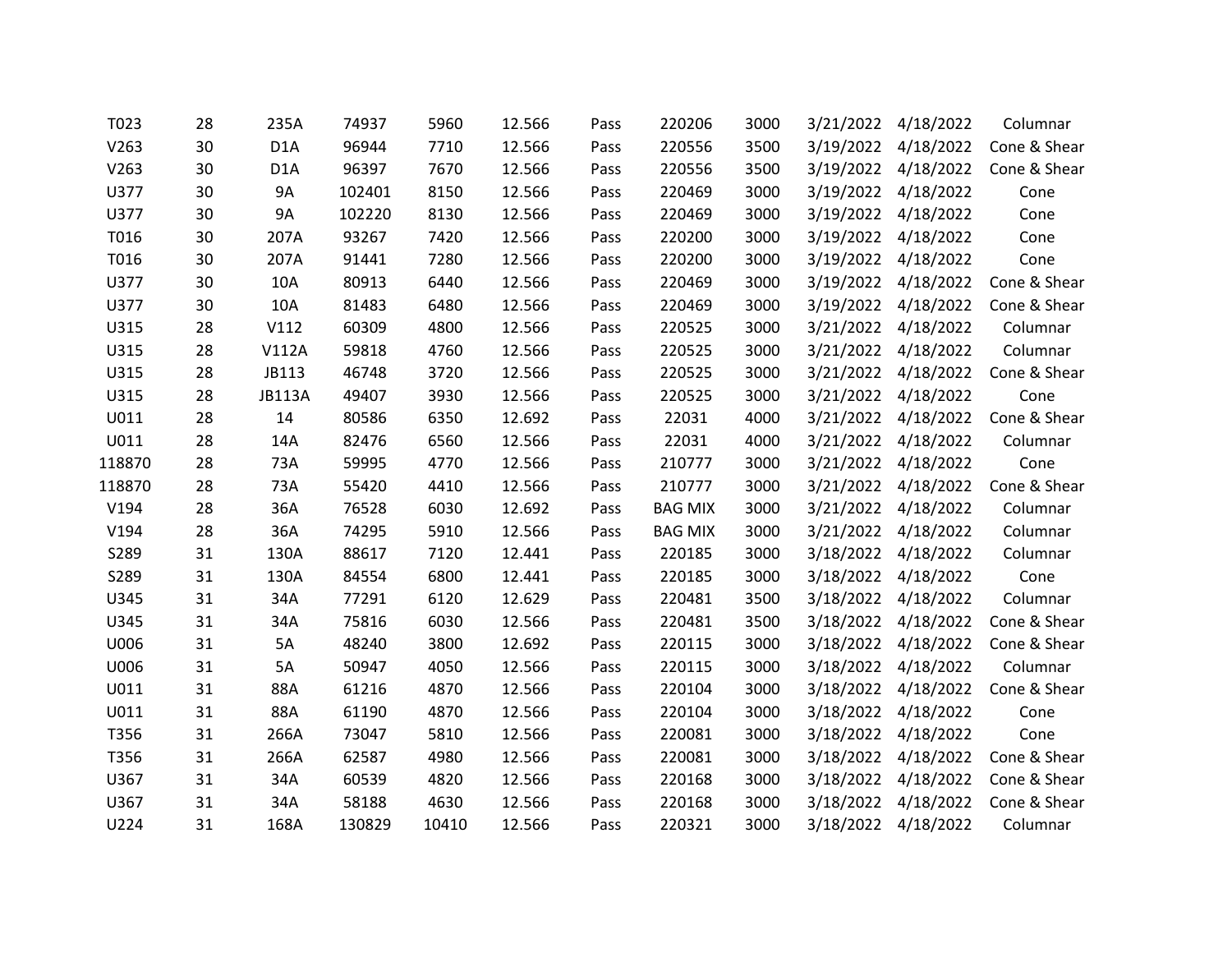| U224   | 31 | 168A | 111908 | 8910 | 12.566 | Pass | 220321 | 3000 | 3/18/2022 | 4/18/2022           | Cone & Split |
|--------|----|------|--------|------|--------|------|--------|------|-----------|---------------------|--------------|
| V061   | 31 | 22A  | 83199  | 6620 | 12.566 | Pass | 220082 | 3000 | 3/18/2022 | 4/18/2022           | Cone & Shear |
| V061   | 31 | 22A  | 76677  | 6100 | 12.566 | Pass | 220082 | 3000 |           | 3/18/2022 4/18/2022 | Cone & Shear |
| R279   | 31 | 512A | 102759 | 8180 | 12.566 | Pass | 220577 | 4500 | 3/18/2022 | 4/18/2022           | Cone & Split |
| R279   | 31 | 512A | 98476  | 7840 | 12.566 | Pass | 220577 | 4500 | 3/18/2022 | 4/18/2022           | Cone         |
| R279   | 31 | 513A | 111000 | 8830 | 12.566 | Pass | 220577 | 4500 |           | 3/18/2022 4/18/2022 | Cone         |
| R279   | 31 | 513A | 110140 | 8760 | 12.566 | Pass | 220577 | 4500 | 3/18/2022 | 4/18/2022           | Cone         |
| R279   | 31 | 511A | 101395 | 8070 | 12.566 | Pass | 220577 | 4500 | 3/18/2022 | 4/18/2022           | Cone & Split |
| R279   | 31 | 511A | 103593 | 8240 | 12.566 | Pass | 220577 | 4500 |           | 3/18/2022 4/18/2022 | Cone         |
| R279   | 31 | 509A | 114859 | 9140 | 12.566 | Pass | 220577 | 4500 | 3/18/2022 | 4/18/2022           | Columnar     |
| R279   | 31 | 509A | 113232 | 9010 | 12.566 | Pass | 220577 | 4500 | 3/18/2022 | 4/18/2022           | Cone         |
| R279   | 31 | 510A | 107611 | 8560 | 12.566 | Pass | 220577 | 4500 |           | 3/18/2022 4/18/2022 | Cone         |
| R279   | 31 | 510A | 103908 | 8270 | 12.566 | Pass | 220577 | 4500 | 3/18/2022 | 4/18/2022           | Cone & Split |
| R279   | 31 | 514A | 79684  | 6340 | 12.566 | Pass | 220577 | 4500 | 3/18/2022 | 4/18/2022           | Cone & Split |
| R279   | 31 | 514A | 79414  | 6320 | 12.566 | Pass | 220577 | 4500 |           | 3/18/2022 4/18/2022 | Cone & Split |
| R279   | 31 | 516A | 89853  | 7150 | 12.566 | Pass | 220577 | 4500 | 3/18/2022 | 4/18/2022           | Cone & Shear |
| R279   | 31 | 516A | 101136 | 8050 | 12.566 | Pass | 220577 | 4500 | 3/18/2022 | 4/18/2022           | Columnar     |
| R279   | 31 | 508A | 107380 | 8550 | 12.566 | Pass | 220577 | 4500 | 3/18/2022 | 4/18/2022           | Cone         |
| R279   | 31 | 508A | 109058 | 8680 | 12.566 | Pass | 220577 | 4500 | 3/18/2022 | 4/18/2022           | Cone         |
| R279   | 31 | 515A | 99861  | 7950 | 12.566 | Pass | 220277 | 4500 |           | 3/18/2022 4/18/2022 | Cone & Shear |
| R279   | 31 | 515A | 99618  | 7930 | 12.566 | Pass | 220277 | 4500 | 3/18/2022 | 4/18/2022           | Cone & Shear |
| R279   | 31 | 507A | 97931  | 7790 | 12.566 | Pass | 220577 | 4500 | 3/18/2022 | 4/18/2022           | Cone         |
| R279   | 31 | 507A | 100252 | 7980 | 12.566 | Pass | 220577 | 4500 |           | 3/18/2022 4/18/2022 | Cone         |
| T023   | 31 | 234A | 73150  | 5820 | 12.566 | Pass | 220029 | 3000 | 3/18/2022 | 4/18/2022           | Cone         |
| T023   | 31 | 234A | 76448  | 6080 | 12.566 | Pass | 220029 | 3000 | 3/18/2022 | 4/18/2022           | Cone         |
| T014   | 31 | 207A | 81853  | 6510 | 12.566 | Pass | 220371 | 4000 |           | 3/18/2022 4/18/2022 | Cone & Shear |
| T014   | 31 | 207A | 78707  | 6260 | 12.566 | Pass | 220371 | 4000 | 3/18/2022 | 4/18/2022           | Cone & Split |
| V268   | 31 | 7A   | 74278  | 5820 | 12.756 | Pass | 220081 | 3000 | 3/18/2022 | 4/18/2022           | Cone         |
| V268   | 31 | 7A   | 72631  | 5780 | 12.566 | Pass | 220081 | 3000 |           | 3/18/2022 4/18/2022 | Cone         |
| V289   | 31 | 6A   | 107922 | 8630 | 12.504 | Pass | 220264 | 3000 | 3/18/2022 | 4/18/2022           | Cone         |
| V289   | 31 | 6A   | 109833 | 8740 | 12.566 | Pass | 220264 | 3000 | 3/18/2022 | 4/18/2022           | Cone         |
| 124596 | 31 | 10   | 80496  | 6440 | 12.504 | Pass | 220020 | 3000 | 3/18/2022 | 4/18/2022           | Cone         |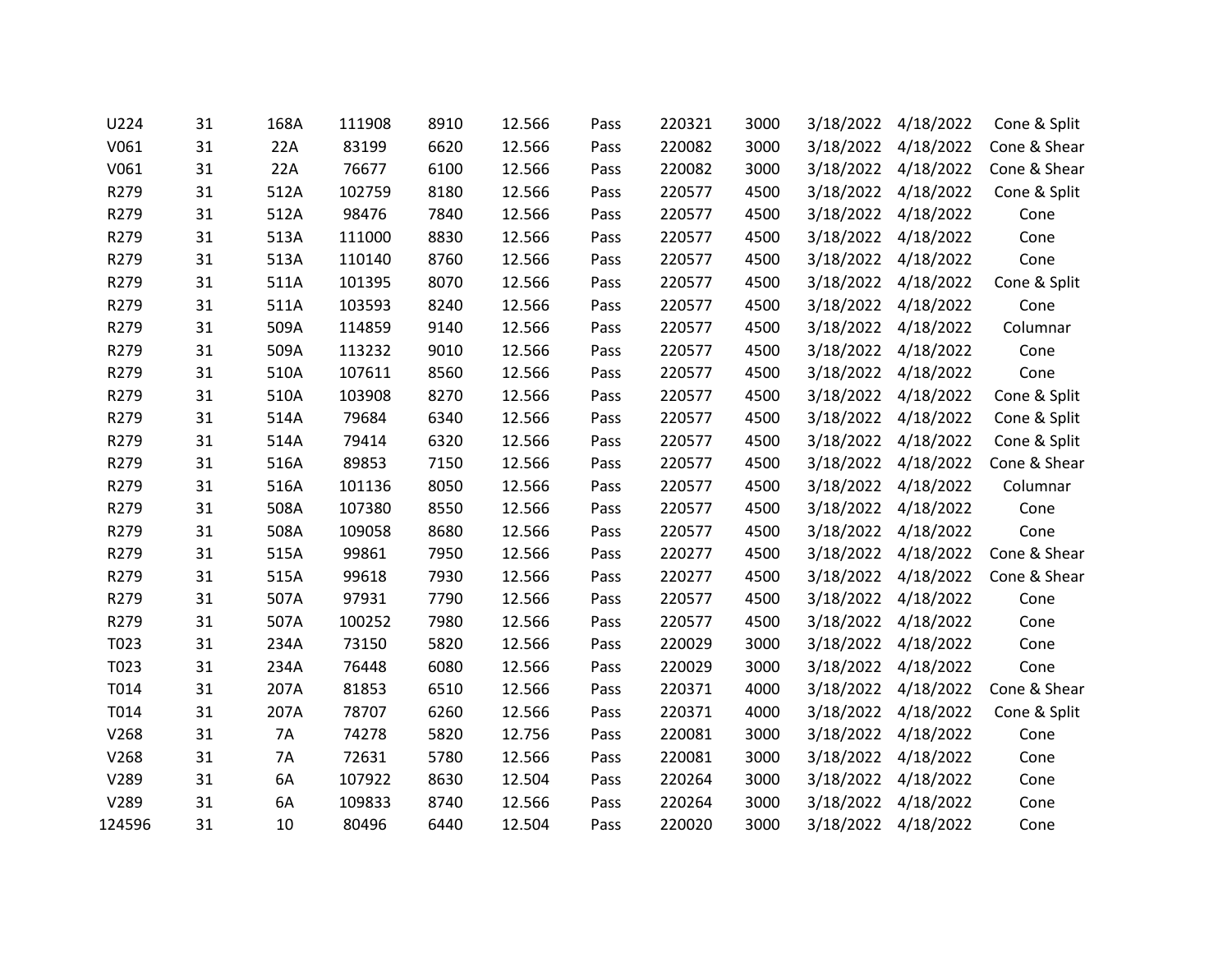| 124596             | 31 | 10A       | 83156  | 6620   | 12.566 | Pass | 220020         | 3000 | 3/18/2022 | 4/18/2022 | Cone         |
|--------------------|----|-----------|--------|--------|--------|------|----------------|------|-----------|-----------|--------------|
| V281               | 14 | <b>9B</b> | 43033  | < 3420 | 12.566 | Fail | 220496         | 4000 | 4/8/2022  | 4/18/2022 | Cone         |
| V268               | 14 | 16D       | 57776  | 4600   | 12.566 | Pass | 220081         | 3000 | 4/4/2022  | 4/18/2022 | Cone & Split |
| V268               | 14 | 16E       | 60442  | 4810   | 12.566 | Pass | 220081         | 3000 | 4/4/2022  | 4/18/2022 | Cone         |
| V261               | 28 | 7A        | 120609 | 9600   | 12.566 | Pass | <b>BAG MIX</b> | 3000 | 3/22/2022 | 4/19/2022 | Cone         |
| V261               | 28 | 7A        | 125025 | 9950   | 12.566 | Pass | <b>BAG MIX</b> | 3000 | 3/22/2022 | 4/19/2022 | Cone         |
| V194               | 28 | 37A       | 77181  | 6140   | 12.566 | Pass | <b>BAG MIX</b> | 3000 | 3/22/2022 | 4/19/2022 | Columnar     |
| V194               | 28 | 37A       | 76890  | 6120   | 12.566 | Pass | <b>BAG MIX</b> | 3000 | 3/22/2022 | 4/19/2022 | Columnar     |
| V183               | 28 | 23A       | 76959  | 6120   | 12.566 | Pass | 220199         | 3000 | 3/22/2022 | 4/19/2022 | Cone & Shear |
| V183               | 28 | 23A       | 75877  | 6040   | 12.566 | Pass | 220199         | 3000 | 3/22/2022 | 4/19/2022 | Cone & Shear |
| V312               | 28 | 5A        | 69697  | 5550   | 12.566 | Pass | 220005         | 3000 | 3/22/2022 | 4/19/2022 | Columnar     |
| V312               | 28 | 5A        | 70320  | 5600   | 12.566 | Pass | 220005         | 3000 | 3/22/2022 | 4/19/2022 | Cone & Shear |
| V009               | 28 | 5A        | 69098  | 5500   | 12.566 | Pass | 220286         | 3000 | 3/22/2022 | 4/19/2022 | Cone & Shear |
| V009               | 28 | 5A        | 71046  | 5650   | 12.566 | Pass | 220286         | 3000 | 3/22/2022 | 4/19/2022 | Cone & Split |
| 131158             | 28 | 3A        | 53184  | 4230   | 12.566 | Pass | 9400TN         | 3000 | 3/22/2022 | 4/19/2022 | Cone & Split |
| 131158             | 28 | 3A        | 55060  | 4380   | 12.566 | Pass | 9400TN         | 3000 | 3/22/2022 | 4/19/2022 | Cone & Split |
| R279               | 28 | 525A      | 68055  | 5420   | 12.566 | Pass | 220580         | 3000 | 3/22/2022 | 4/19/2022 | Cone & Split |
| R279               | 28 | 525A      | 71480  | 5690   | 12.566 | Pass | 220580         | 3000 | 3/22/2022 | 4/19/2022 | Cone & Split |
| <b>ISS PRESTRE</b> | 28 | 2ARB      | 133091 | 10590  | 12.566 | Pass | 220158         | 7000 | 3/22/2022 | 4/19/2022 | Cone         |
| <b>ISS PRESTRE</b> | 28 | 2ARB      | 139627 | 11110  | 12.566 | Pass | 220158         | 7000 | 3/22/2022 | 4/19/2022 | Columnar     |
| <b>ISS PRESTRE</b> | 41 | 1ARB      | 153494 | 12210  | 12.566 | Pass | 220158         | 7000 | 3/9/2022  | 4/19/2022 | Cone         |
| <b>ISS PRESTRE</b> | 41 | 1ARB      | 141671 | 11270  | 12.566 | Pass | 220158         | 7000 | 3/9/2022  | 4/19/2022 | Columnar     |
| V183               | 28 | 24A       | 95904  | 7630   | 12.566 | Pass | 220199         | 3000 | 3/22/2022 | 4/19/2022 | Cone & Split |
| V183               | 28 | 24A       | 92925  | 7390   | 12.566 | Pass | 220199         | 3000 | 3/22/2022 | 4/19/2022 | Cone & Split |
| V337               | 28 | 13A       | 104696 | 8330   | 12.566 | Pass | 220493         | 3000 | 3/22/2022 | 4/19/2022 | Cone         |
| V337               | 28 | 13A       | 111593 | 8880   | 12.566 | Pass | 220493         | 3000 | 3/22/2022 | 4/19/2022 | Cone         |
| V147               | 28 | 6A        | 84544  | 6730   | 12.566 | Pass | 220530         | 3000 | 3/22/2022 | 4/19/2022 | Cone         |
| V147               | 28 | 6A        | 81336  | 6470   | 12.566 | Pass | 220530         | 3000 | 3/22/2022 | 4/19/2022 | Cone & Split |
| V268               | 28 | 9A        | 71952  | 5730   | 12.566 | Pass | 220081         | 3000 | 3/22/2022 | 4/19/2022 | Cone & Split |
| V268               | 28 | 9A        | 74013  | 5890   | 12.566 | Pass | 220081         | 3000 | 3/22/2022 | 4/19/2022 | Cone & Split |
| T336               | 28 | 372A      | 106077 | 8440   | 12.566 | Pass | 220300         | 4500 | 3/22/2022 | 4/19/2022 | Cone         |
| T336               | 28 | 372A      | 111309 | 8860   | 12.566 | Pass | 220300         | 4500 | 3/22/2022 | 4/19/2022 | Cone         |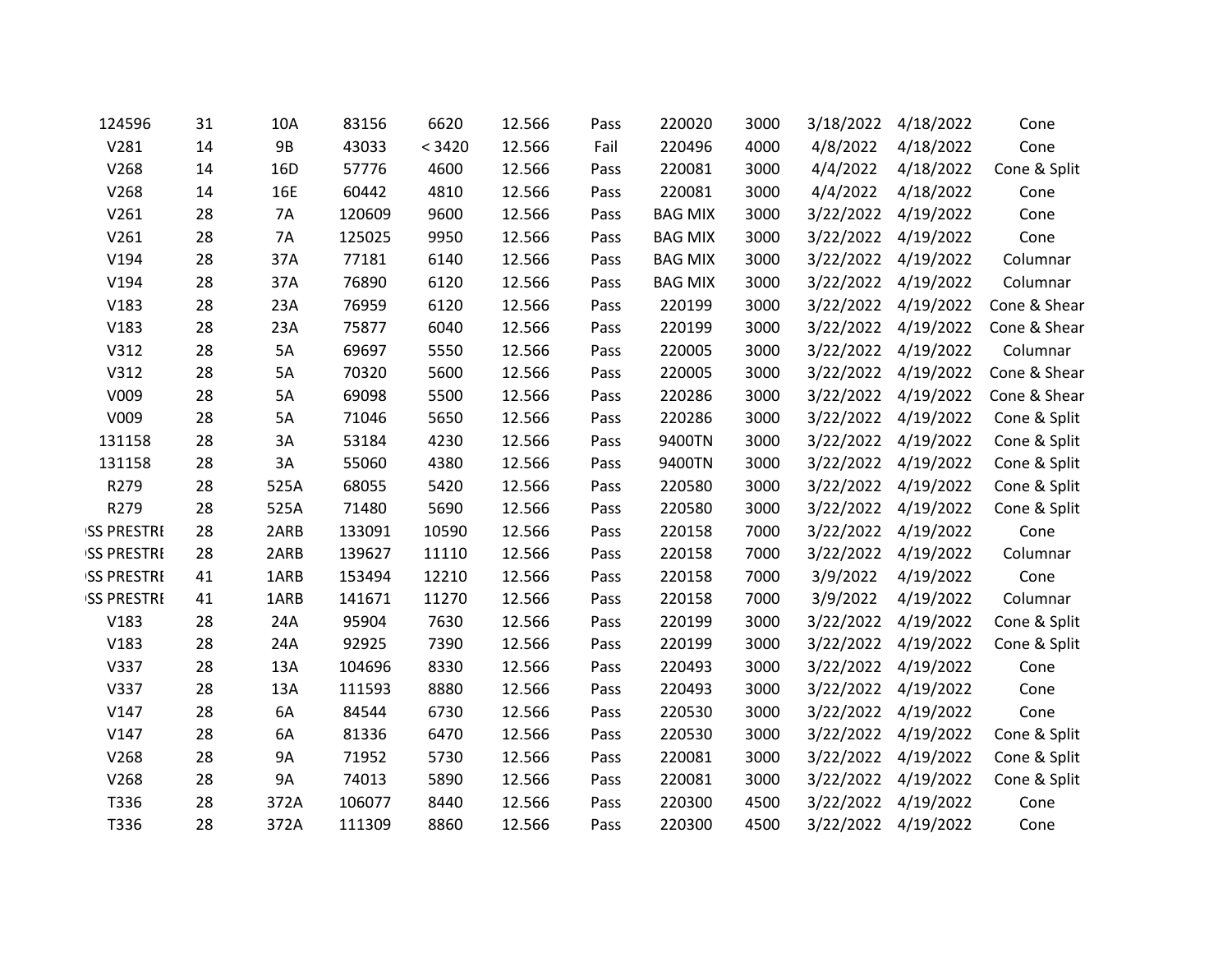| T336   | 28 | 370A | 120206 | 9570   | 12.566 | Pass | 220300 | 4500 | 3/22/2022 | 4/19/2022           | Cone         |
|--------|----|------|--------|--------|--------|------|--------|------|-----------|---------------------|--------------|
| T336   | 28 | 370A | 118085 | 9400   | 12.566 | Pass | 220300 | 4500 | 3/22/2022 | 4/19/2022           | Cone         |
| DB1802 | 28 | 46A  | 60518  | 4820   | 12.566 | Pass | 220515 | 4000 |           | 3/22/2022 4/19/2022 | Cone         |
| DB1802 | 28 | 46A  | 60723  | 4830   | 12.566 | Pass | 220515 | 4000 | 3/22/2022 | 4/19/2022           | Cone & Split |
| T356   | 28 | 267A | 66296  | 5280   | 12.566 | Pass | 220081 | 3000 | 3/22/2022 | 4/19/2022           | Cone         |
| T356   | 28 | 267A | 68217  | 5430   | 12.566 | Pass | 220081 | 3000 |           | 3/22/2022 4/19/2022 | Cone         |
| DB1802 | 28 | 45A  | 67895  | 5400   | 12.566 | Pass | 220515 | 4000 | 3/22/2022 | 4/19/2022           | Cone         |
| DB1802 | 28 | 45A  | 68002  | 5410   | 12.566 | Pass | 220515 | 4000 | 3/22/2022 | 4/19/2022           | Cone         |
| S182   | 28 | 130A | 76322  | 6070   | 12.566 | Pass | 220097 | 3000 |           | 3/22/2022 4/19/2022 | Cone & Split |
| S182   | 28 | 130A | 70469  | 5610   | 12.566 | Pass | 220097 | 3000 | 3/22/2022 | 4/19/2022           | Cone         |
| T023   | 28 | 236A | 59814  | 4760   | 12.566 | Pass | 220029 | 3000 | 3/22/2022 | 4/19/2022           | Cone & Split |
| T023   | 28 | 236A | 66722  | 5310   | 12.566 | Pass | 220029 | 3000 |           | 3/22/2022 4/19/2022 | Cone & Split |
| V911   | 29 | 6A   | 30753  | < 2450 | 12.566 | Fail | 220422 | 3000 | 3/22/2022 | 4/19/2022           | Cone         |
| V911   | 29 | 6A   | 29462  | < 2340 | 12.566 | Fail | 220422 | 3000 | 3/22/2022 | 4/19/2022           | Cone         |
| U264   | 28 | 97A  | 72282  | 5750   | 12.566 | Pass | 220071 | 3000 |           | 3/22/2022 4/19/2022 | Cone & Split |
| U264   | 28 | 97A  | 71116  | 5660   | 12.566 | Pass | 220071 | 3000 | 3/22/2022 | 4/19/2022           | Cone & Shear |
| U224   | 28 | 170A | 63964  | 5090   | 12.566 | Pass | 220321 | 3000 | 3/22/2022 | 4/19/2022           | Columnar     |
| U224   | 28 | 170A | 76582  | 6090   | 12.566 | Pass | 220321 | 3000 | 3/22/2022 | 4/19/2022           | Columnar     |
| T014   | 28 | 209A | 91996  | 7320   | 12.566 | Pass | 220223 | 3000 | 3/22/2022 | 4/19/2022           | Cone & Shear |
| T014   | 28 | 209A | 92952  | 7400   | 12.566 | Pass | 220223 | 3000 |           | 3/22/2022 4/19/2022 | Cone & Shear |
| U264   | 28 | 98A  | 74599  | 6000   | 12.441 | Pass | 220533 | 3000 | 3/22/2022 | 4/19/2022           | Columnar     |
| U264   | 28 | 98A  | 77820  | 6190   | 12.566 | Pass | 220533 | 3000 | 3/22/2022 | 4/19/2022           | Cone & Shear |
| V061   | 28 | 23A  | 73804  | 5870   | 12.566 | Pass | 220018 | 3000 |           | 3/22/2022 4/19/2022 | Cone & Shear |
| V061   | 28 | 23A  | 78088  | 6210   | 12.566 | Pass | 220018 | 3000 | 3/22/2022 | 4/19/2022           | Columnar     |
| V303   | 28 | 1A   | 65648  | 5220   | 12.566 | Pass | 220115 | 3000 | 3/22/2022 | 4/19/2022           | Columnar     |
| V303   | 28 | 1A   | 69243  | 5510   | 12.566 | Pass | 220115 | 3000 |           | 3/22/2022 4/19/2022 | Cone & Shear |
| V303   | 28 | 1ARB | 156541 | 12460  | 12.566 | Pass | 220158 | 9900 | 3/22/2022 | 4/19/2022           | Cone         |
| V303   | 28 | 1ARB | 155390 | 12370  | 12.566 | Pass | 220158 | 9900 | 3/22/2022 | 4/19/2022           | Cone         |
| V303   | 28 | 1ZRB | 143659 | 11490  | 12.504 | Pass | 220158 | 9000 | 3/22/2022 | 4/19/2022           | Cone         |
| V303   | 28 | 1ZRB | 152611 | 12140  | 12.566 | Pass | 220158 | 9000 | 3/22/2022 | 4/19/2022           | Cone         |
| T336   | 28 | 371A | 133670 | 10690  | 12.504 | Pass | 220300 | 4500 | 3/22/2022 | 4/19/2022           | Cone         |
| T336   | 28 | 371A | 132745 | 10620  | 12.504 | Pass | 220300 | 4500 | 3/22/2022 | 4/19/2022           | Cone & Split |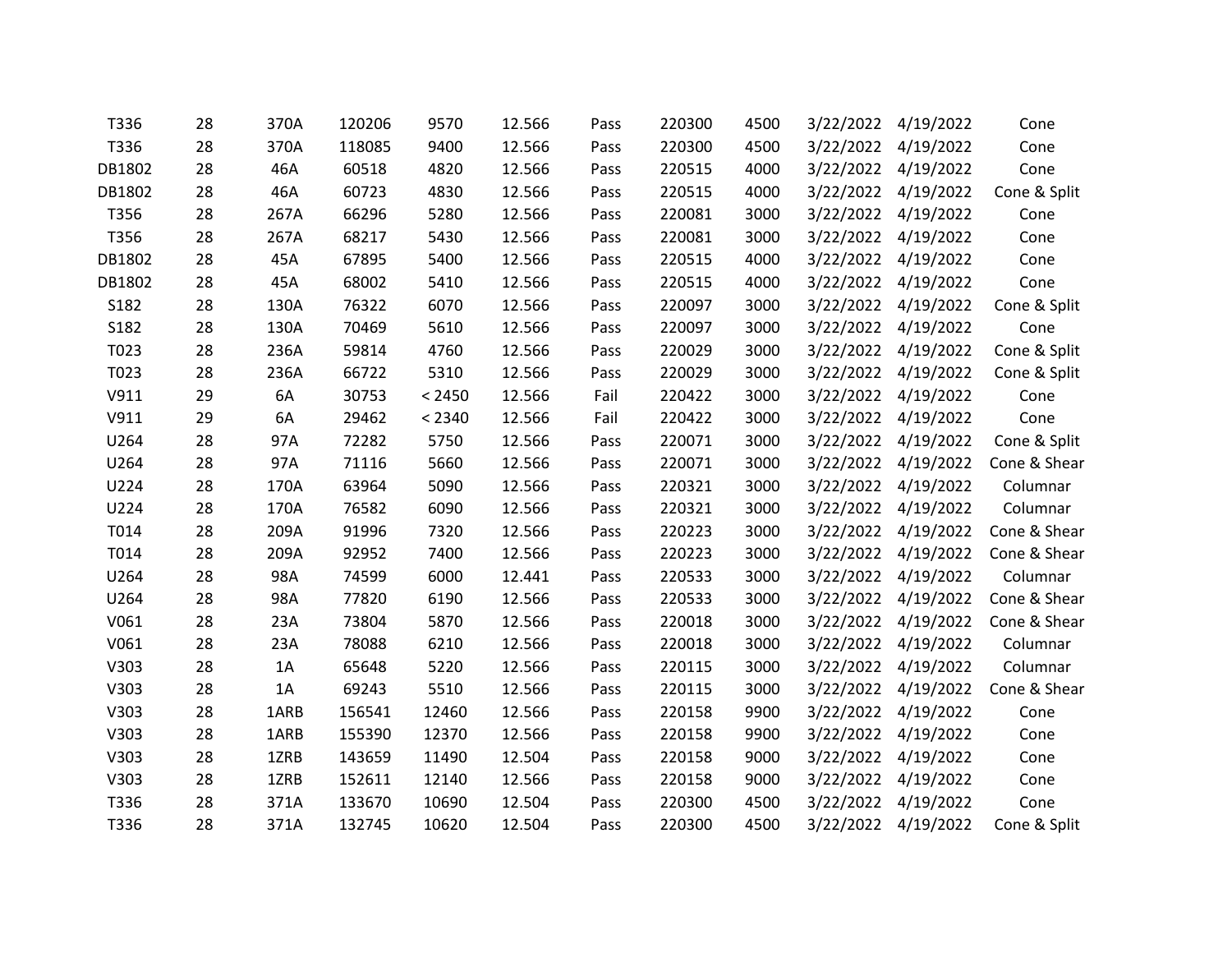| V176   | 29           | 94A             | 87857  | 6990 | 12.566 | Pass | 220005         | 3000 | 3/21/2022 | 4/19/2022           | Cone & Split |
|--------|--------------|-----------------|--------|------|--------|------|----------------|------|-----------|---------------------|--------------|
| V176   | 29           | 94A             | 89269  | 7100 | 12.566 | Pass | 220005         | 3000 | 3/21/2022 | 4/19/2022           | Cone & Split |
| V337   | $\mathbf 1$  | 24B             | 52650  | 4190 | 12.566 | Pass | 220494         | 3000 |           | 4/19/2022 4/20/2022 | Cone & Split |
| V337   | $\mathbf{1}$ | 24C             | 54909  | 4370 | 12.566 | Pass | 220494         | 3000 | 4/19/2022 | 4/20/2022           | Columnar     |
| V245   | 28           | 4               | 74295  | 5910 | 12.566 | Pass | 220234         | 3000 | 3/23/2022 | 4/20/2022           | Cone & Shear |
| V245   | 28           | 4A              | 68796  | 5470 | 12.566 | Pass | 220234         | 3000 | 3/23/2022 | 4/20/2022           | Cone         |
| V145   | 28           | 10              | 55241  | 4400 | 12.566 | Pass | 220117         | 4000 | 3/23/2022 | 4/20/2022           | Cone & Shear |
| V145   | 28           | 10A             | 58713  | 4670 | 12.566 | Pass | 220117         | 4000 | 3/23/2022 | 4/20/2022           | Cone         |
| T023   | 28           | 239A            | 72561  | 5770 | 12.566 | Pass | 220029         | 3000 | 3/23/2022 | 4/20/2022           | Cone         |
| T023   | 28           | 239A            | 75635  | 6020 | 12.566 | Pass | 220029         | 3000 | 3/23/2022 | 4/20/2022           | Columnar     |
| U224   | 28           | 171A            | 84777  | 6750 | 12.566 | Pass | 220321         | 3000 | 3/23/2022 | 4/20/2022           | Columnar     |
| U224   | 28           | 171A            | 76413  | 6080 | 12.566 | Pass | 220321         | 3000 | 3/23/2022 | 4/20/2022           | Cone & Split |
| V245   | 28           | 3A              | 65234  | 5190 | 12.566 | Pass | 220234         | 3000 | 3/23/2022 | 4/20/2022           | Cone & Shear |
| V245   | 28           | 3A              | 64954  | 5170 | 12.566 | Pass | 220234         | 3000 |           | 3/23/2022 4/20/2022 | Cone         |
| U315   | 28           | JB169A          | 65384  | 5200 | 12.566 | Pass | 220343         | 3000 | 3/23/2022 | 4/20/2022           | Cone & Shear |
| U315   | 28           | JB169A          | 69411  | 5520 | 12.566 | Pass | 220343         | 3000 | 3/23/2022 | 4/20/2022           | Columnar     |
| T356   | 28           | 268A            | 78251  | 6230 | 12.566 | Pass | 220081         | 3000 |           | 3/23/2022 4/20/2022 | Columnar     |
| T356   | 28           | 268A            | 79376  | 6320 | 12.566 | Pass | 220081         | 3000 | 3/23/2022 | 4/20/2022           | Cone & Shear |
| U373   | 28           | 29A             | 106885 | 8510 | 12.566 | Pass | 220031         | 3000 | 3/23/2022 | 4/20/2022           | Cone         |
| U373   | 28           | 29A             | 100107 | 7970 | 12.566 | Pass | 220031         | 3000 |           | 3/23/2022 4/20/2022 | Cone         |
| V100   | 28           | 19A             | 53404  | 4250 | 12.566 | Pass | 220363         | 3000 | 3/23/2022 | 4/20/2022           | Columnar     |
| V100   | 28           | 19A             | 52908  | 4210 | 12.566 | Pass | 220363         | 3000 | 3/23/2022 | 4/20/2022           | Cone & Shear |
| V194   | 28           | 38A             | 75785  | 6030 | 12.566 | Pass | <b>BAG MIX</b> | 3000 | 3/23/2022 | 4/20/2022           | Cone         |
| V194   | 28           | 38A             | 75889  | 6040 | 12.566 | Pass | <b>BAG MIX</b> | 3000 | 3/23/2022 | 4/20/2022           | Cone & Shear |
| T925   | 28           | 54A             | 60606  | 4820 | 12.566 | Pass | 220106         | 3000 | 3/23/2022 | 4/20/2022           | Columnar     |
| T925   | 28           | 54A             | 60910  | 4850 | 12.566 | Pass | 220106         | 3000 |           | 3/23/2022 4/20/2022 | Columnar     |
| R136   | 28           | CC <sub>1</sub> | 81489  | 6480 | 12.566 | Pass | 220238         | 4000 | 3/23/2022 | 4/20/2022           | Cone & Split |
| R136   | 28           | CC1A            | 84755  | 6740 | 12.566 | Pass | 220238         | 4000 | 3/23/2022 | 4/20/2022           | Cone & Shear |
| V176   | 28           | 95A             | 85545  | 6810 | 12.566 | Pass | 220005         | 3000 | 3/23/2022 | 4/20/2022           | Columnar     |
| V176   | 28           | 95A             | 85406  | 6800 | 12.566 | Pass | 220005         | 3000 | 3/23/2022 | 4/20/2022           | Cone & Shear |
| 124596 | 28           | 11              | 83175  | 6620 | 12.566 | Pass | 220620         | 3000 | 3/23/2022 | 4/20/2022           | Cone & Shear |
| 124596 | 28           | 11A             | 86946  | 6920 | 12.566 | Pass | 220620         | 3000 | 3/23/2022 | 4/20/2022           | Cone & Shear |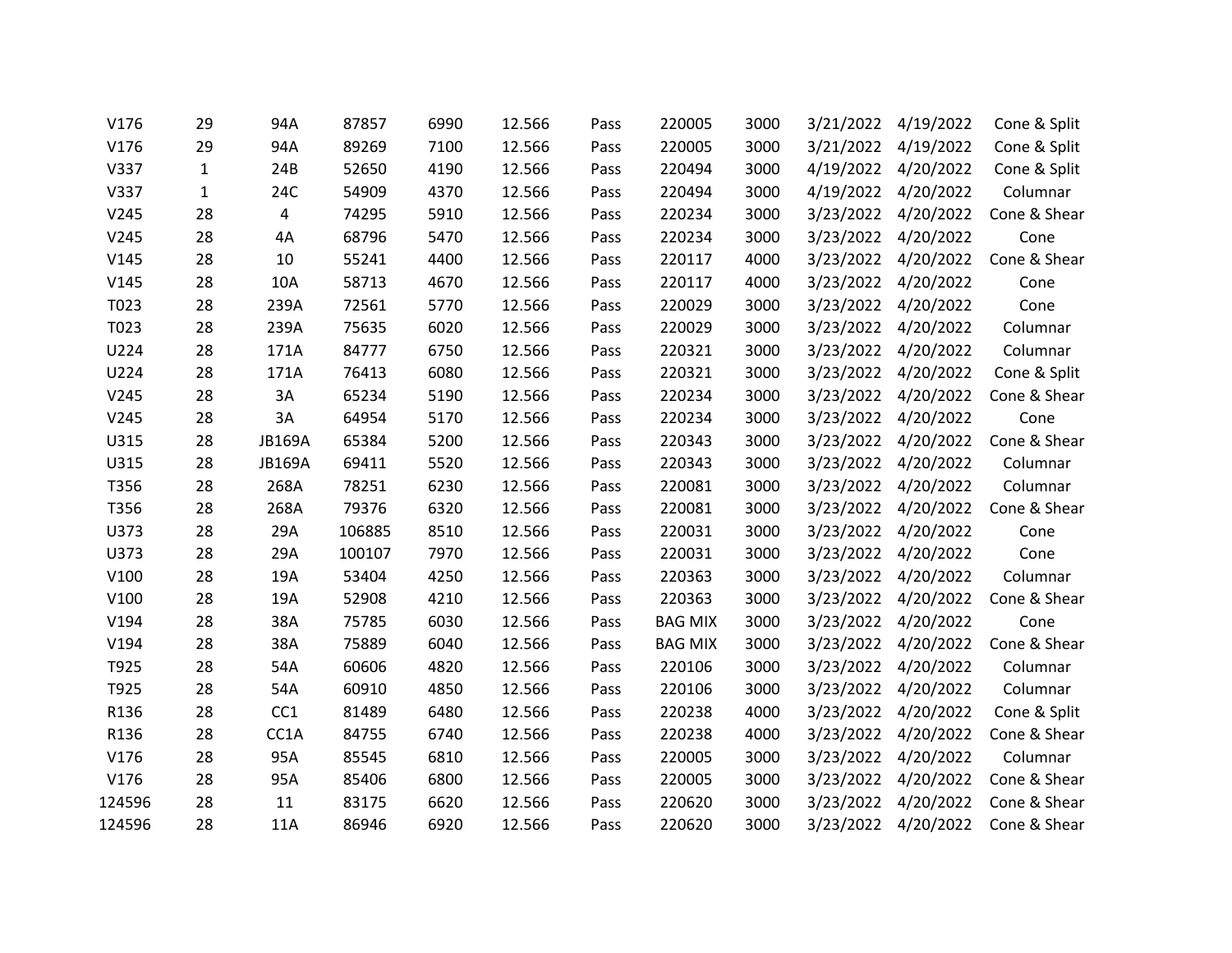| R136 | 28             | JB6-2     | 79045  | 6290 | 12.566 | Pass | 220238 | 4000 | 3/23/2022 | 4/20/2022           | Cone & Shear |
|------|----------------|-----------|--------|------|--------|------|--------|------|-----------|---------------------|--------------|
| R136 | 28             | JB6-2A    | 78096  | 6210 | 12.566 | Pass | 220238 | 4000 | 3/23/2022 | 4/20/2022           | Columnar     |
| T925 | 28             | 212       | 69185  | 5510 | 12.566 | Pass | 220108 | 3000 |           | 3/23/2022 4/20/2022 | Columnar     |
| T925 | 28             | 212A      | 70290  | 5590 | 12.566 | Pass | 220108 | 3000 | 3/23/2022 | 4/20/2022           | Cone & Shear |
| V337 | 28             | 14A       | 96515  | 7680 | 12.566 | Pass | 220493 | 3000 | 3/23/2022 | 4/20/2022           | Columnar     |
| V337 | 28             | 14A       | 86511  | 6880 | 12.566 | Pass | 220493 | 3000 | 3/23/2022 | 4/20/2022           | Cone         |
| V289 | 28             | 8A        | 121235 | 9650 | 12.566 | Pass | 220264 | 3000 | 3/23/2022 | 4/20/2022           | Cone         |
| V289 | 28             | 8A        | 112712 | 8970 | 12.566 | Pass | 220264 | 3000 |           | 3/23/2022 4/20/2022 | Cone         |
| V020 | 28             | 21A       | 45160  | 3590 | 12.566 | Pass | 220343 | 3000 | 3/23/2022 | 4/20/2022           | Cone & Split |
| V020 | 28             | 21A       | 42952  | 3420 | 12.566 | Pass | 220343 | 3000 | 3/23/2022 | 4/20/2022           | Cone         |
| V260 | 28             | 1A        | 111579 | 8880 | 12.566 | Pass | 220304 | 3000 | 3/23/2022 | 4/20/2022           | Cone         |
| V260 | 28             | 1A        | 111800 | 8900 | 12.566 | Pass | 220304 | 3000 | 3/23/2022 | 4/20/2022           | Cone & Shear |
| V062 | 28             | 4A        | 56108  | 4460 | 12.566 | Pass | 220356 | 3000 | 3/23/2022 | 4/20/2022           | Columnar     |
| V062 | 28             | 4A        | 62440  | 4970 | 12.566 | Pass | 220356 | 3000 |           | 3/23/2022 4/20/2022 | Cone         |
| S182 | 28             | 131A      | 71147  | 5580 | 12.756 | Pass | 220097 | 3000 | 3/23/2022 | 4/20/2022           | Cone & Split |
| S182 | 28             | 131A      | 79508  | 6330 | 12.566 | Pass | 220097 | 3000 | 3/23/2022 | 4/20/2022           | Cone & Shear |
| V301 | 28             | 2A        | 84109  | 6690 | 12.566 | Pass | 220412 | 3000 | 3/23/2022 | 4/20/2022           | Columnar     |
| V301 | 28             | 2A        | 86478  | 6880 | 12.566 | Pass | 220412 | 3000 | 3/23/2022 | 4/20/2022           | Columnar     |
| R259 | 28             | 99A       | 53335  | 4240 | 12.566 | Pass | 220348 | 3000 | 3/23/2022 | 4/20/2022           | Cone         |
| R259 | 28             | 99A       | 57988  | 4610 | 12.566 | Pass | 220348 | 3000 |           | 3/23/2022 4/20/2022 | Cone & Shear |
| U264 | 28             | 99A       | 54255  | 4340 | 12.504 | Pass | 220533 | 3000 | 3/23/2022 | 4/20/2022           | Cone         |
| U264 | 28             | 99A       | 57304  | 4560 | 12.566 | Pass | 220533 | 3000 | 3/23/2022 | 4/20/2022           | Cone         |
| S289 | 28             | 131A      | 231614 | 8190 | 28.274 | Pass | 220553 | 3000 | 3/23/2022 | 4/20/2022           | Cone         |
| S289 | 28             | 131A      | 232241 | 8210 | 28.274 | Pass | 220553 | 3000 | 3/23/2022 | 4/20/2022           | Cone         |
| V337 | $\overline{2}$ | 23B       | 62695  | 4990 | 12.566 | Pass | 220493 | 3000 | 4/18/2022 | 4/20/2022           | Cone         |
| V337 | $\overline{2}$ | 23B       | 63184  | 5030 | 12.566 | Pass | 220493 | 3000 |           | 4/18/2022 4/20/2022 | Cone         |
| R279 | 14             | 537C      | 61155  | 4870 | 12.566 | Pass | 220226 | 3000 | 4/6/2022  | 4/20/2022           | Cone & Split |
| R279 | 14             | 537C      | 55690  | 4430 | 12.566 | Pass | 220226 | 3000 | 4/6/2022  | 4/20/2022           | Cone         |
| V289 | $\mathbf{1}$   | 16B       | 49104  | 3910 | 12.566 | Pass | 220264 | 3000 | 4/20/2022 | 4/21/2022           | Cone         |
| V289 | $\mathbf{1}$   | 16C       | 47059  | 3740 | 12.566 | Pass | 220264 | 3000 | 4/20/2022 | 4/21/2022           | Cone         |
| V147 | 28             | 7A        | 83416  | 6640 | 12.566 | Pass | 220330 | 3000 | 3/24/2022 | 4/21/2022           | Cone & Shear |
| V147 | 28             | <b>7A</b> | 81840  | 6510 | 12.566 | Pass | 220330 | 3000 | 3/24/2022 | 4/21/2022           | Cone & Shear |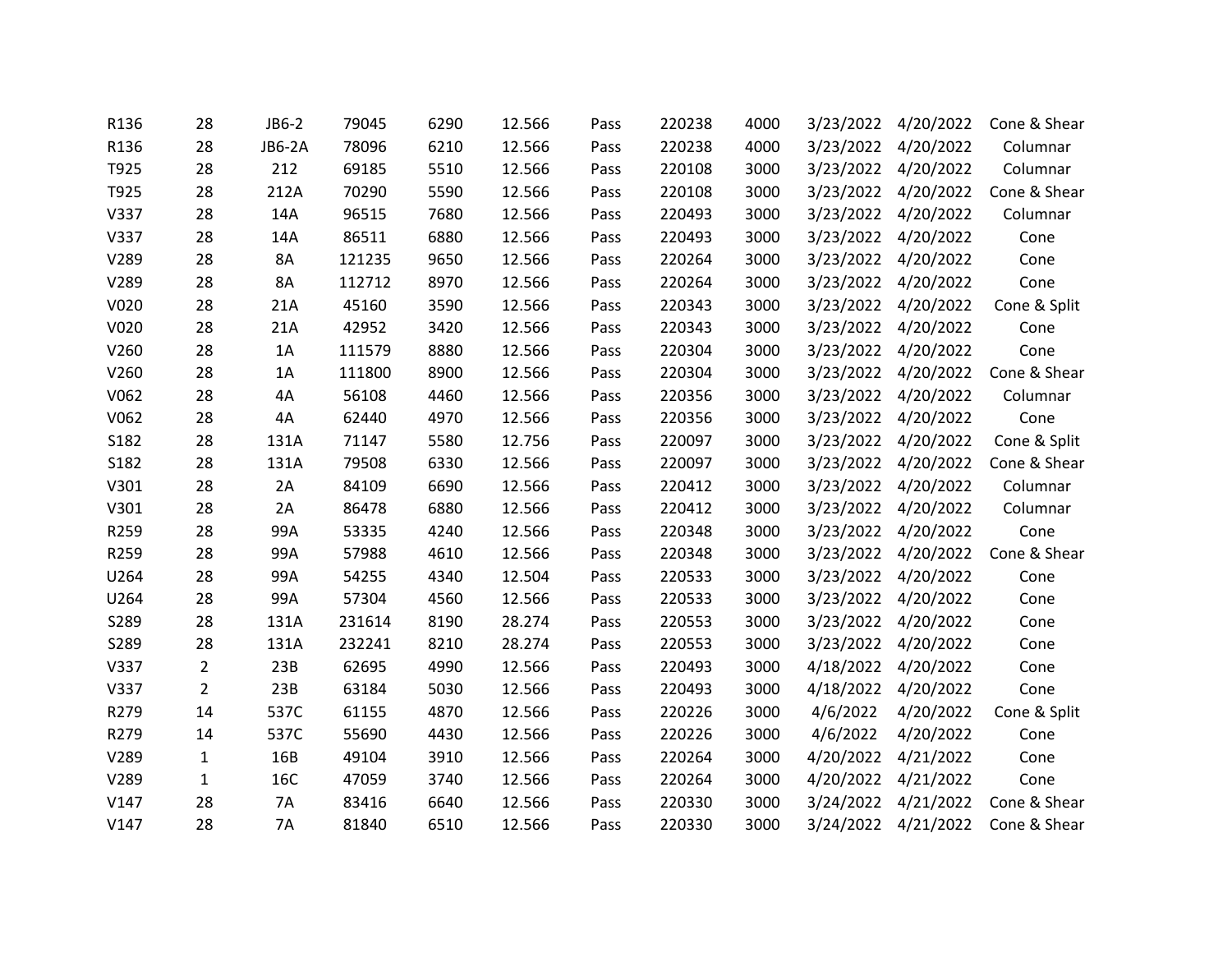| T014   | 28 | 210A        | 95740  | 7620 | 12.566 | Pass | 220223         | 3000 | 3/24/2022 | 4/21/2022           | Columnar     |
|--------|----|-------------|--------|------|--------|------|----------------|------|-----------|---------------------|--------------|
| T014   | 28 | 210A        | 96386  | 7670 | 12.566 | Pass | 220223         | 3000 | 3/24/2022 | 4/21/2022           | Columnar     |
| U224   | 28 | 172A        | 58664  | 4670 | 12.566 | Pass | 220321         | 3000 |           | 3/24/2022 4/21/2022 | Cone & Split |
| U224   | 28 | 172A        | 74556  | 5930 | 12.566 | Pass | 220321         | 3000 | 3/24/2022 | 4/21/2022           | Columnar     |
| U367   | 28 | 36A         | 68647  | 5460 | 12.566 | Pass | 220168         | 3000 | 3/24/2022 | 4/21/2022           | Columnar     |
| U367   | 28 | 36A         | 66674  | 5310 | 12.566 | Pass | 220168         | 3000 |           | 3/24/2022 4/21/2022 | Cone & Shear |
| T014   | 28 | 211A        | 84924  | 6760 | 12.566 | Pass | 220371         | 4000 | 3/24/2022 | 4/21/2022           | Columnar     |
| T014   | 28 | 211A        | 83043  | 6610 | 12.566 | Pass | 220371         | 4000 |           | 3/24/2022 4/21/2022 | Cone         |
| V061   | 28 | 24A         | 87160  | 6940 | 12.566 | Pass | 220018         | 3000 |           | 3/24/2022 4/21/2022 | Columnar     |
| V061   | 28 | 24A         | 83771  | 6670 | 12.566 | Pass | 220018         | 3000 | 3/24/2022 | 4/21/2022           | Columnar     |
| V289   | 28 | 9A          | 102538 | 8160 | 12.566 | Pass | 220493         | 3000 |           | 3/24/2022 4/21/2022 | Cone         |
| V289   | 28 | <b>9A</b>   | 96367  | 7670 | 12.566 | Pass | 220493         | 3000 |           | 3/24/2022 4/21/2022 | Cone & Shear |
| V176   | 28 | 96          | 77148  | 6140 | 12.566 | Pass | 220005         | 3000 | 3/24/2022 | 4/21/2022           | Cone & Shear |
| V176   | 28 | 96A         | 72535  | 5770 | 12.566 | Pass | 220005         | 3000 |           | 3/24/2022 4/21/2022 | Cone & Shear |
| V902   | 28 | 20A         | 64563  | 5140 | 12.566 | Pass | 220478         | 3000 |           | 3/24/2022 4/21/2022 | Cone & Shear |
| V902   | 28 | 20A         | 59703  | 4750 | 12.566 | Pass | 220478         | 3000 | 3/24/2022 | 4/21/2022           | Columnar     |
| T925   | 28 | <b>54AR</b> | 62382  | 4960 | 12.566 | Pass | 220106         | 3000 | 3/24/2022 | 4/21/2022           | Cone & Shear |
| T925   | 28 | 54AR1       | 61252  | 4870 | 12.566 | Pass | 220106         | 3000 |           | 3/24/2022 4/21/2022 | Cone & Shear |
| T925   | 28 | <b>55AR</b> | 71273  | 5670 | 12.566 | Pass | 220106         | 3000 | 3/24/2022 | 4/21/2022           | Cone & Shear |
| T925   | 28 | 55AR1       | 69252  | 5510 | 12.566 | Pass | 220106         | 3000 |           | 3/24/2022 4/21/2022 | Cone         |
| V268   | 28 | 10A         | 72354  | 5760 | 12.566 | Pass | 220081         | 3000 |           | 3/24/2022 4/21/2022 | Cone         |
| V268   | 28 | 10A         | 65490  | 5210 | 12.566 | Pass | 220081         | 3000 | 3/24/2022 | 4/21/2022           | Columnar     |
| 118870 | 28 | 74A         | 68617  | 5460 | 12.566 | Pass | 210777         | 3000 |           | 3/24/2022 4/21/2022 | Cone & Split |
| 118870 | 28 | 74A         | 64440  | 5130 | 12.566 | Pass | 210777         | 3000 | 3/24/2022 | 4/21/2022           | Cone         |
| V053   | 28 | 13A         | 113179 | 9010 | 12.566 | Pass | 22071          | 4000 | 3/24/2022 | 4/21/2022           | Cone & Shear |
| V053   | 28 | 13A         | 103910 | 8270 | 12.566 | Pass | 22071          | 4000 |           | 3/24/2022 4/21/2022 | Cone & Shear |
| V261   | 28 | 8A          | 97769  | 7780 | 12.566 | Pass | <b>BAG MIX</b> | 3000 | 3/24/2022 | 4/21/2022           | Cone         |
| V261   | 28 | <b>8A</b>   | 105237 | 8370 | 12.566 | Pass | <b>BAG MIX</b> | 3000 | 3/24/2022 | 4/21/2022           | Cone         |
| T336   | 28 | 373A        | 107662 | 8570 | 12.566 | Pass | 220300         | 3000 |           | 3/24/2022 4/21/2022 | Columnar     |
| T336   | 28 | 373A        | 104993 | 8360 | 12.566 | Pass | 220300         | 3000 | 3/24/2022 | 4/21/2022           | Columnar     |
| T356   | 28 | 269A        | 69195  | 5510 | 12.566 | Pass | 220081         | 3000 | 3/24/2022 | 4/21/2022           | Cone         |
| T356   | 28 | 269A        | 66352  | 5280 | 12.566 | Pass | 220081         | 3000 |           | 3/24/2022 4/21/2022 | Cone         |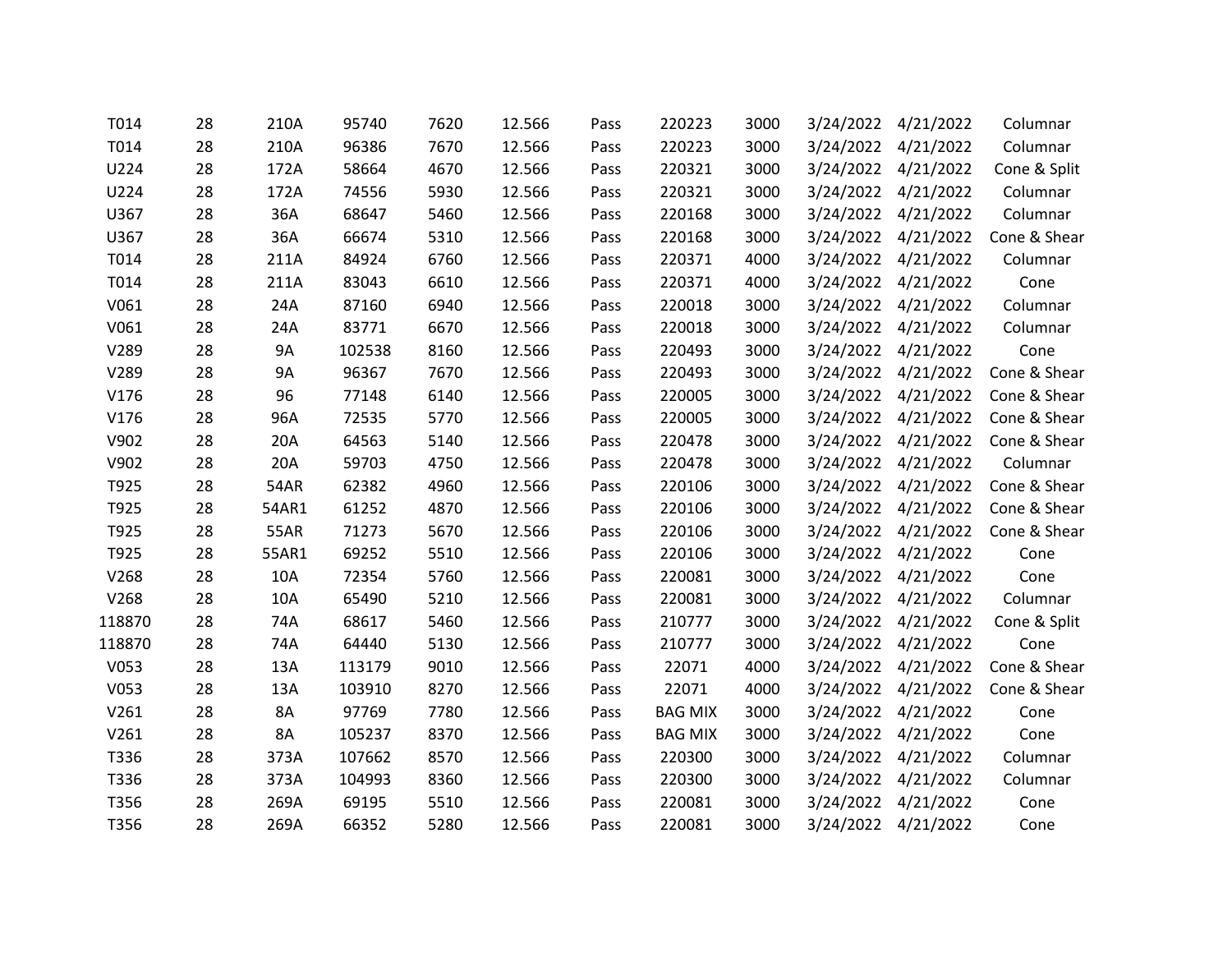| T925 | 28           | 55A           | 73160  | 5820 | 12.566 | Pass | 220106         | 3000 | 3/24/2022 | 4/21/2022           | Cone         |
|------|--------------|---------------|--------|------|--------|------|----------------|------|-----------|---------------------|--------------|
| T925 | 28           | 55A           | 72546  | 5770 | 12.566 | Pass | 220106         | 3000 | 3/24/2022 | 4/21/2022           | Cone & Shear |
| U264 | 28           | 100A          | 58502  | 4660 | 12.566 | Pass | 220533         | 3000 |           | 3/24/2022 4/21/2022 | Cone & Split |
| U264 | 28           | 100A          | 57174  | 4550 | 12.566 | Pass | 220533         | 3000 | 3/24/2022 | 4/21/2022           | Cone & Split |
| U294 | 28           | $\mathbf{1}$  | 111943 | 8910 | 12.566 | Pass | 220185         | 3000 | 3/24/2022 | 4/21/2022           | Cone         |
| U294 | 28           | 1A            | 101687 | 8090 | 12.566 | Pass | 220185         | 3000 | 3/24/2022 | 4/21/2022           | Cone         |
| U922 | 28           | 610A          | 51451  | 4090 | 12.566 | Pass | 220917         | 3000 | 3/24/2022 | 4/21/2022           | Cone         |
| U922 | 28           | 610A          | 50869  | 4050 | 12.566 | Pass | 220917         | 3000 |           | 3/24/2022 4/21/2022 | Cone & Shear |
| V194 | 28           | 39A           | 72415  | 5760 | 12.566 | Pass | <b>BAG MIX</b> | 3000 | 3/24/2022 | 4/21/2022           | Columnar     |
| V194 | 28           | 39A           | 70655  | 5620 | 12.566 | Pass | <b>BAG MIX</b> | 3000 | 3/24/2022 | 4/21/2022           | Cone         |
| T016 | 28           | 209A          | 103909 | 8270 | 12.566 | Pass | 220200         | 3000 | 3/24/2022 | 4/21/2022           | Cone         |
| T016 | 28           | 209A          | 102819 | 8180 | 12.566 | Pass | 220200         | 3000 | 3/24/2022 | 4/21/2022           | Cone         |
| U315 | 28           | <b>JB114A</b> | 67017  | 5360 | 12.504 | Pass | 220525         | 3000 | 3/24/2022 | 4/21/2022           | Cone & Shear |
| U315 | 28           | <b>JB114A</b> | 69704  | 5550 | 12.566 | Pass | 220525         | 3000 | 3/24/2022 | 4/21/2022           | Columnar     |
| V281 | 28           | 6A            | 51732  | 4120 | 12.566 | Pass | 220496         | 4000 | 3/24/2022 | 4/21/2022           | Columnar     |
| V281 | 28           | 6A            | 51997  | 4140 | 12.566 | Pass | 220496         | 4000 | 3/24/2022 | 4/21/2022           | Cone & Shear |
| V123 | 28           | 19A           | 89324  | 7070 | 12.629 | Pass | 220397         | 3000 | 3/24/2022 | 4/21/2022           | Cone         |
| V123 | 28           | 19A           | 97775  | 7780 | 12.566 | Pass | 220397         | 3000 | 3/24/2022 | 4/21/2022           | Columnar     |
| U264 | 28           | 101A          | 58452  | 4650 | 12.566 | Pass | 220071         | 3000 | 3/24/2022 | 4/21/2022           | Cone & Shear |
| U264 | 28           | 101A          | 63796  | 5130 | 12.441 | Pass | 220071         | 3000 |           | 3/24/2022 4/21/2022 | Columnar     |
| T016 | 28           | 210A          | 94147  | 7530 | 12.504 | Pass | 220200         | 3000 | 3/24/2022 | 4/21/2022           | Cone & Split |
| T016 | 28           | 210A          | 93553  | 7480 | 12.504 | Pass | 220200         | 3000 | 3/24/2022 | 4/21/2022           | Cone         |
| V183 | 28           | 25A           | 73578  | 5860 | 12.566 | Pass | 220199         | 3000 |           | 3/24/2022 4/21/2022 | Cone & Split |
| V183 | 28           | 25A           | 73272  | 5830 | 12.566 | Pass | 220199         | 3000 | 3/24/2022 | 4/21/2022           | Cone & Split |
| V268 | 14           | 18D           | 58661  | 4670 | 12.566 | Pass | 220081         | 3000 | 3/7/2022  | 4/21/2022           | Cone         |
| V268 | 14           | 18D           | 58496  | 4650 | 12.566 | Pass | 220081         | 3000 | 3/7/2022  | 4/21/2022           | Columnar     |
| R279 | 14           | 539C          | 61852  | 4920 | 12.566 | Pass | 220226         | 3000 | 4/7/2022  | 4/21/2022           | Cone         |
| R279 | 14           | 539C          | 61038  | 4860 | 12.566 | Pass | 220226         | 3000 | 4/7/2022  | 4/21/2022           | Cone         |
| V337 | $\mathbf{1}$ | 25B           | 57429  | 4570 | 12.566 | Pass | 220493         | 3000 | 4/21/2022 | 4/22/2022           | Columnar     |
| V337 | $\mathbf{1}$ | 25C           | 62092  | 4940 | 12.566 | Pass | 220493         | 3000 | 4/21/2022 | 4/22/2022           | Cone         |
| T023 | 28           | 238           | 157930 | 5590 | 28.274 | Pass | 220204         | 3000 | 3/25/2022 | 4/22/2022           | Cone & Split |
| T023 | 28           | 238A          | 156761 | 5540 | 28.274 | Pass | 220204         | 3000 | 3/25/2022 | 4/22/2022           | Cone & Shear |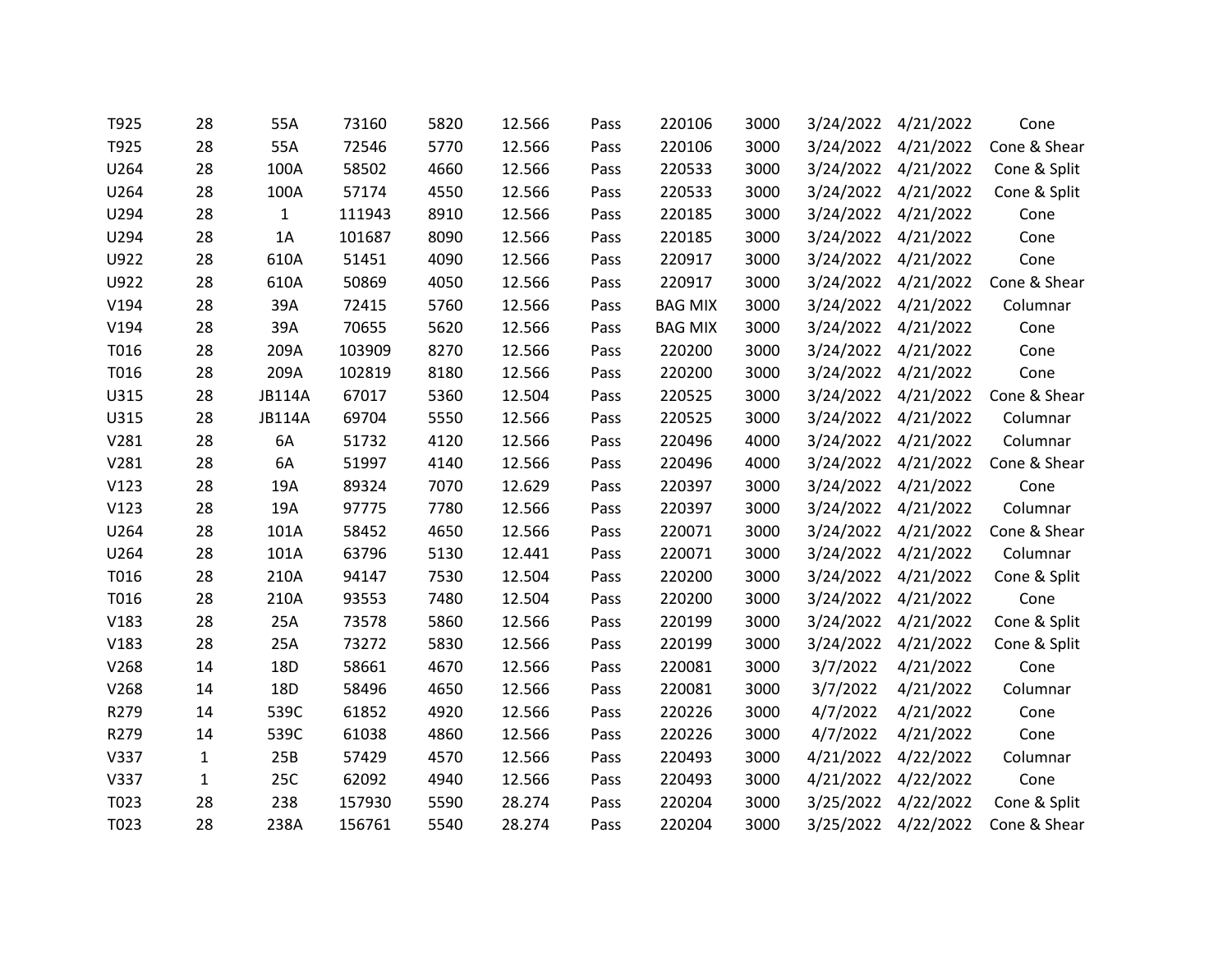| T023 | 28 | 237              | 145453 | 5140  | 28.274 | Pass | 220204 | 3000  | 3/25/2022 | 4/22/2022           | Columnar     |
|------|----|------------------|--------|-------|--------|------|--------|-------|-----------|---------------------|--------------|
| T023 | 28 | 237A             | 143290 | 5070  | 28.274 | Pass | 220204 | 3000  | 3/25/2022 | 4/22/2022           | Cone & Shear |
| S289 | 28 | 133              | 180782 | 6390  | 28.274 | Pass | 220553 | 3000  |           | 3/25/2022 4/22/2022 | Cone         |
| S289 | 28 | 133A             | 178591 | 6320  | 28.274 | Pass | 220553 | 3000  | 3/25/2022 | 4/22/2022           | Cone & Shear |
| U011 | 28 | 90               | 76180  | 6060  | 12.566 | Pass | 220104 | 3000  | 3/25/2022 | 4/22/2022           | Cone & Shear |
| U011 | 28 | 90A              | 75209  | 5980  | 12.566 | Pass | 220104 | 3000  |           | 3/25/2022 4/22/2022 | Cone         |
| S182 | 28 | 132              | 84259  | 6710  | 12.566 | Pass | 220097 | 3000  | 3/25/2022 | 4/22/2022           | Columnar     |
| S182 | 28 | 132A             | 84872  | 6750  | 12.566 | Pass | 220097 | 3000  | 3/25/2022 | 4/22/2022           | Cone & Shear |
| R279 | 28 | 526A             | 64795  | 5160  | 12.566 | Pass | 220580 | 3000  |           | 3/25/2022 4/22/2022 | Cone & Shear |
| R279 | 28 | 526A             | 64234  | 5110  | 12.566 | Pass | 220580 | 3000  | 3/25/2022 | 4/22/2022           | Cone & Shear |
| V303 | 28 | 2ARB             | 162686 | 12950 | 12.566 | Pass | 220158 | 9900  | 3/25/2022 | 4/22/2022           | Cone & Shear |
| V303 | 28 | 2ARB             | 150588 | 11980 | 12.566 | Pass | 220158 | 9900  | 3/25/2022 | 4/22/2022           | Cone         |
| V263 | 28 | D <sub>2</sub>   | 86721  | 6900  | 12.566 | Pass | 220556 | 3500  | 3/25/2022 | 4/22/2022           | Columnar     |
| V263 | 28 | D <sub>2</sub> A | 83558  | 6650  | 12.566 | Pass | 220556 | 3500  |           | 3/25/2022 4/22/2022 | Cone & Shear |
| T014 | 28 | 212A             | 76411  | 6080  | 12.566 | Pass | 220371 | 4000  | 3/25/2022 | 4/22/2022           | Columnar     |
| T014 | 28 | 212A             | 79906  | 6360  | 12.566 | Pass | 220371 | 4000  | 3/25/2022 | 4/22/2022           | Cone & Shear |
| U922 | 28 | 30ARK            | 200827 | 15980 | 12.566 | Pass | 220162 | 10000 | 3/25/2022 | 4/22/2022           | Cone         |
| U922 | 28 | 30ARK            | 210242 | 16730 | 12.566 | Pass | 220162 | 10000 | 3/25/2022 | 4/22/2022           | Cone         |
| U224 | 28 | 173A             | 81335  | 6470  | 12.566 | Pass | 220321 | 3000  | 3/25/2022 | 4/22/2022           | Cone & Split |
| U224 | 28 | 173A             | 108562 | 8640  | 12.566 | Pass | 220321 | 3000  |           | 3/25/2022 4/22/2022 | Cone & Split |
| V257 | 28 | 1A               | 75047  | 5970  | 12.566 | Pass | 220392 | 3000  | 3/25/2022 | 4/22/2022           | Cone & Shear |
| V257 | 28 | 1A               | 74113  | 5900  | 12.566 | Pass | 220392 | 3000  | 3/25/2022 | 4/22/2022           | Columnar     |
| V009 | 28 | 6                | 64100  | 5100  | 12.566 | Pass | 220286 | 3000  |           | 3/25/2022 4/22/2022 | Cone & Shear |
| V009 | 28 | 6A               | 64778  | 5150  | 12.566 | Pass | 220286 | 3000  | 3/25/2022 | 4/22/2022           | Columnar     |
| T925 | 28 | 213              | 80818  | 6430  | 12.566 | Pass | 220108 | 3000  | 3/25/2022 | 4/22/2022           | Cone & Split |
| T925 | 28 | 213A             | 79936  | 6360  | 12.566 | Pass | 220108 | 3000  |           | 3/25/2022 4/22/2022 | Columnar     |
| T925 | 28 | BR1C             | 64747  | 5150  | 12.566 | Pass | 220106 | 3000  | 3/25/2022 | 4/22/2022           | Cone & Shear |
| T925 | 28 | BR1C             | 71340  | 5680  | 12.566 | Pass | 220106 | 3000  | 3/25/2022 | 4/22/2022           | Columnar     |
| T925 | 28 | 56               | 59030  | 4700  | 12.566 | Pass | 220106 | 3000  |           | 3/25/2022 4/22/2022 | Cone         |
| T925 | 28 | 56A              | 70676  | 5620  | 12.566 | Pass | 220106 | 3000  | 3/25/2022 | 4/22/2022           | Cone         |
| V289 | 28 | 10               | 100013 | 7960  | 12.566 | Pass | 220493 | 3000  | 3/25/2022 | 4/22/2022           | Cone         |
| V289 | 28 | 10A              | 105310 | 8380  | 12.566 | Pass | 220493 | 3000  | 3/25/2022 | 4/22/2022           | Cone         |